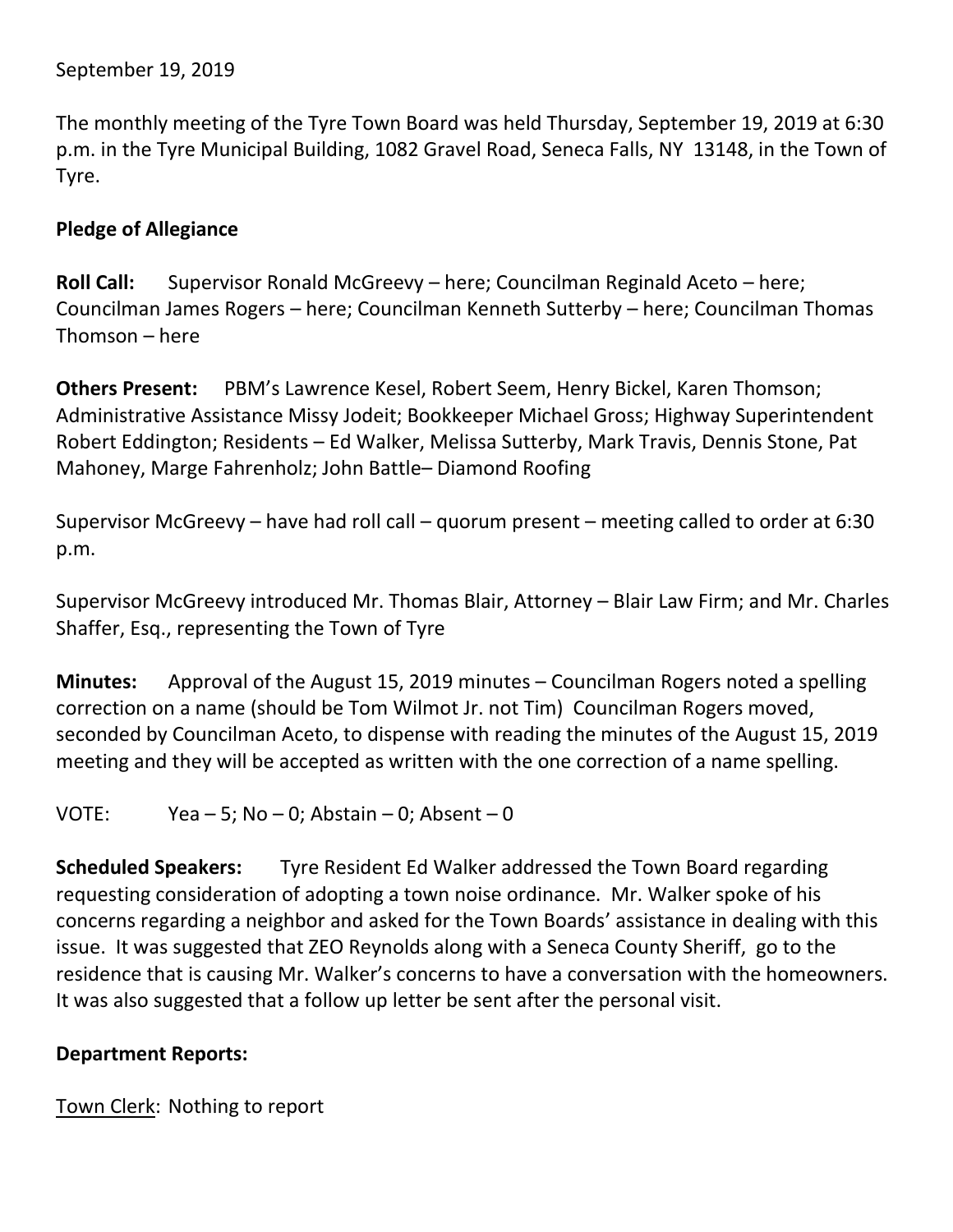Highway Department: Mr. Eddington reported that the Highway Department has been busy with Pucker Street and that it is now finished except for the striping of the road. The striping of Pucker Street and Lay Road is scheduled for sometime in October. Mr. Eddington reported that the engineers were a great help with this project and he is very happy with the work that was done. There have been no major equipment break downs. They are awaiting parts to come in for the broom tractor. They are going to start trimming trees along the roads again. Supervisor McGreevy asked Mr. Eddington to thank the members of the highway department for all of their hard work.

Town Assessor: Nothing to report

Attorney Charles Shaffer: Nothing to report

Fire Department: Chief Reynolds reported that the Magee Fire Department responded to the following calls for the month of August, 2019: fire  $-12$ ; ems  $-10$ ; and mva's  $-6$ .

August  $30<sup>th</sup>$  – They responded to the NYS Thruway for the PI MVA. Four vehicles and 12 patients. Two patients transported to the hospital. An MCI was declared.

August  $30<sup>th</sup>$  – About twenty minutes after being dispatched for the first call, they were dispatched for yet another PI MVA on the thruway, but this time with entrapment. Six vehicles involved with nine patients. Again, another MCI was declared. The driver that was trapped had to be extricated from the vehicle by fire personnel from Magee and Oaks Corners and was then airlifted to Strong by Lifenet. The driver had some major injuries and Lifenet was landed on the thruway. Two other patients were transported to the hospital as well. All others involved were treated and released at the scene. A dog was transported to the vets by Beverly's Animal Shelter for treatment. Supervisor McGreevy expressed special thanks to Dallyn Jenkins, our Dog Control Officer for her assistance. Chief Reynolds expressed special thanks to Dallyn Jenkins. Supervisor McGreevy thanked the men and women of the Magee Fire Department, especially Hank Bickel who has been a tremendous help to the staff at the municipal building.

September  $14<sup>th</sup>$  – The Magee Fire house was used as a command post for the Women's Right's Hall of Fame Introduction.

Fire Prevention Week is from October  $6<sup>th</sup>$  to the 12<sup>th</sup>. Please make sure you have working smoke detectors and carbon monoxide detectors. Make sure you plan and practice an escape route in the event of a fire. On Tuesday, October 8<sup>th</sup>, Magee Fire will be headed to Pine View Circle once again for a presentation regarding fire safety. Last year it was a big hit.

Zoning Enforcement Officer: ZEO Reynolds reported that two permits were issued since the last meeting: Matt Lando is putting in an inground swimming pool; and del Lago for their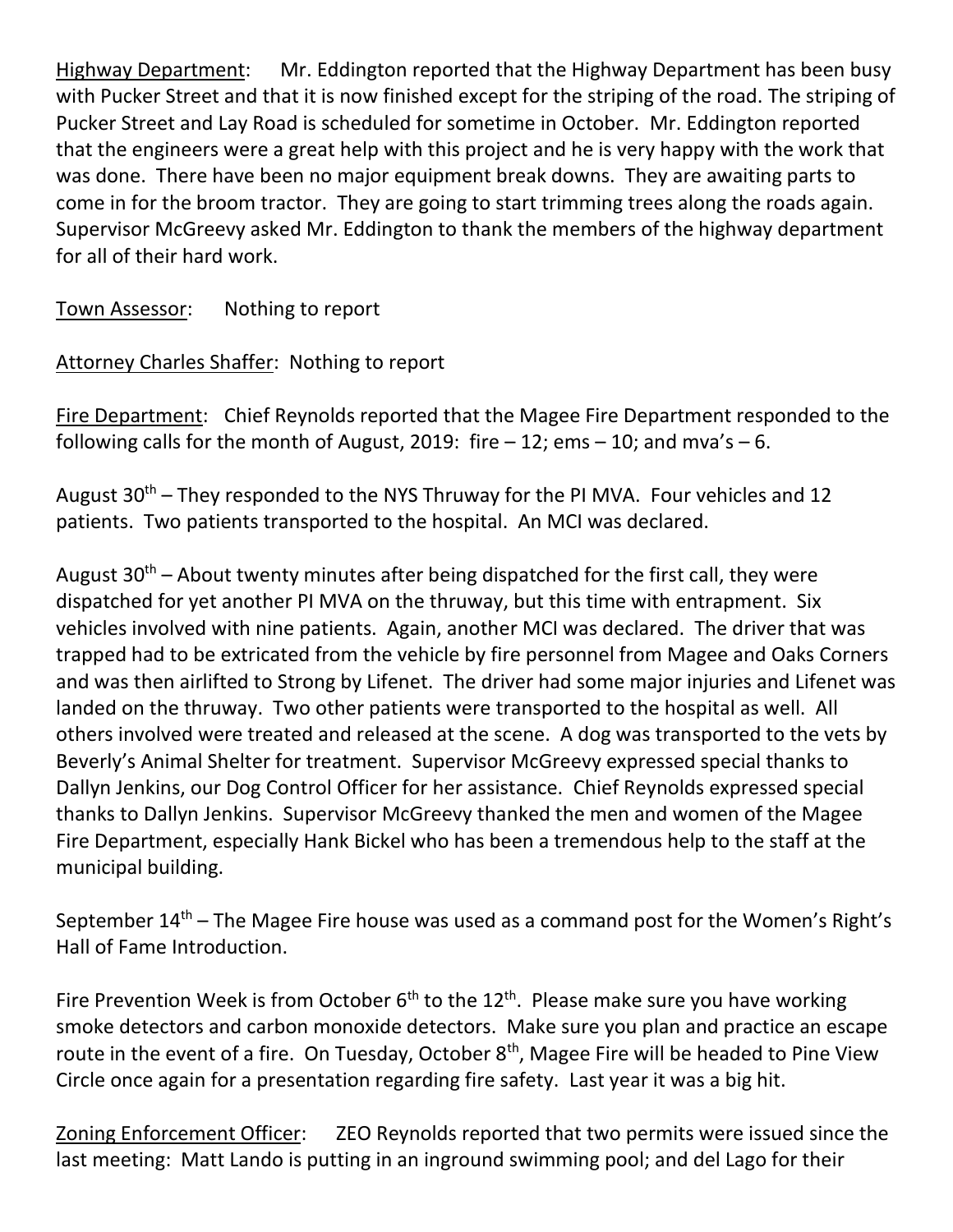smoking addition expansion. There were four different meetings with potential developers. Several inspections were conducted. There were two complaints: illegal signs posted; and a noise complaint. Conducted several follow ups on zoning questions and ZEO Reynolds has also been working on filing the site plans into a storage rack for a better system.

Planning/Website/Training: Mr. Seem reports that in September there was no pressing business. The Burkholder project is still a work in progress. The Chamber of Commerce project is dealing with the final pieces of the landscaping plan. The Town Board has asked the Planning Board to look at abandoned homes or zombie homes in the town. The Planning Board is going to be looking at some other towns that have similar laws and will come back to the Town Board with some recommendations. The Planning Board feels that perhaps the Planning Board process should be communicated to the citizens in a more precise fashion so understanding of its function is better clarified.

Mr. Kesel reports that the new Town website has gone on-line as of last week. There are still some changes occurring and it is a work in progress. Supervisor McGreevy asked if a notice can be put on the website that this is still a work in progress and the Planning Board agreed to look into this. Supervisor McGreevy thanked all of the men and women of the Planning Board for all of their hard work.

Dog Control Officer: Dallyn reported that there were three call outs and helped Magee Fire Department with a dog that was injured in an MVA on the thruway. There were also two tickets issued.

Bookkeeping: Noted abstract of audited vouchers #8 for bills that were paid at the August 19, 2019 meeting. Mr. Gross reports that he is getting caught up on financial statements and that has all been posted. The Budget process is beginning. Mr. Gross has added some things to the August Financial Statement to make navigation easier.

Band Hall Committee: The Committee reports that they have purchased a stove to do cooking lessons with. They needed a 220 volt line put in for this and Roloson Electric completed this project. Mr. Stone is completing some final projects in the Band Hall and when he is done they will be ready for an open house.

Building Committee: Supervisor McGreevy stated that the sound system for the meeting/court room will be ordered after the payment of the invoice to be presented this evening. He hopes to have the system installed for the October meeting.

Highway Committee: Nothing to report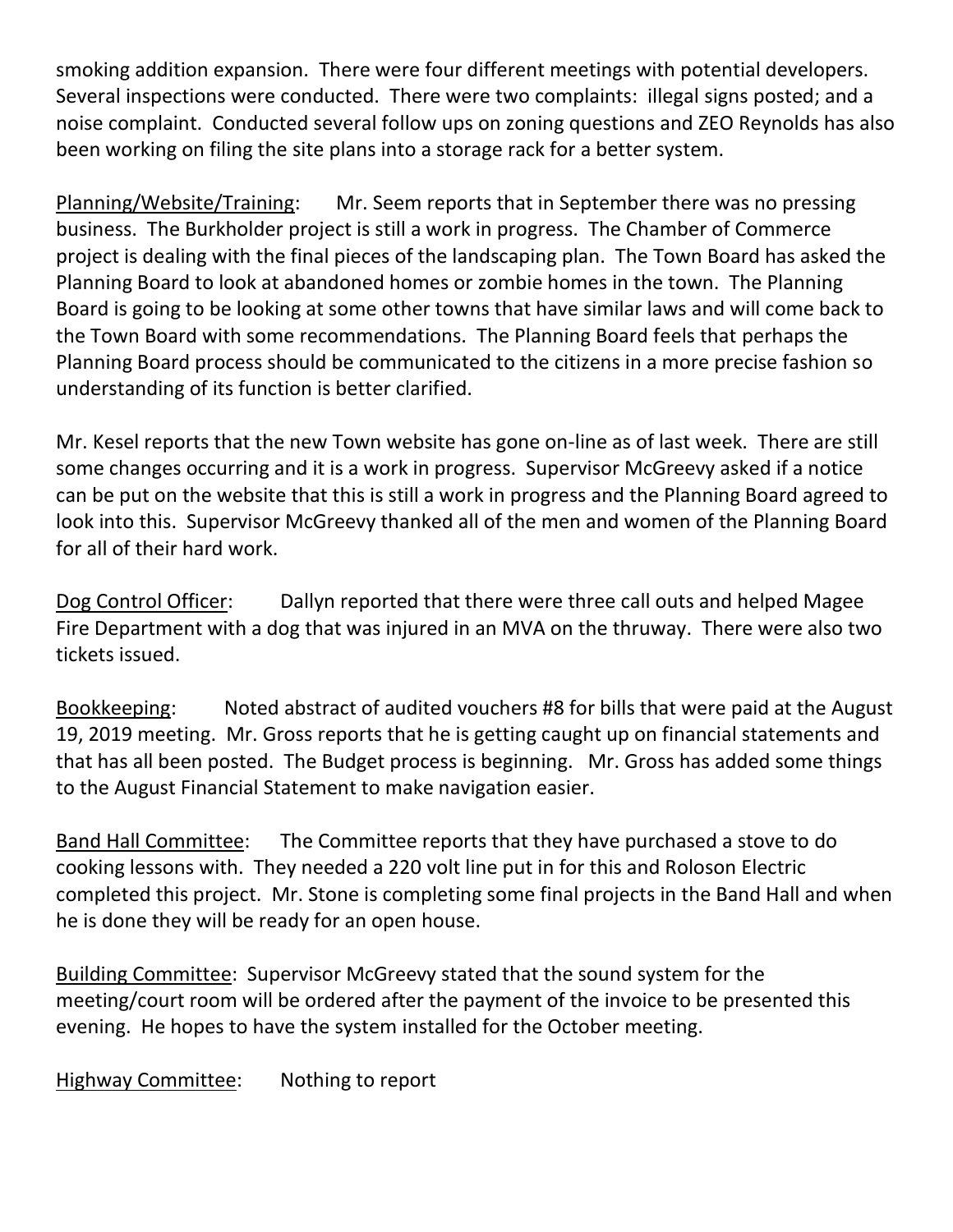Supervisor McGreevy skipped to the Resolution regarding Authorizing the Highway Garage Replacement Roof Resolution. He read this Resolution. Mr. John Battle of diamond Roofing, the single bidder, was questioned by Councilman Sutterby as to the second option presented for consideration. This option involved the installation of a "metal roof" panel, Tremco 4" Ridgeline Insulated Standing Seam Roof Panel System R-30 (concealed fastener) structural metal roof panel system (Spec. Section 074313) in lieu of metal roof panel exposed fastener PBR structural metal roof panel system. Spray Foam will be excluded. This will allow inside work to proceed at your convenience." Mr. Battle indicated that this type of roof had recently been installed in Salina and this system holds the heat in the building and takes the place of spray foam. Mr. Eddington questioned the timeframe involved and Mr. Battle stated it would be completed in one month. He explained the process of removing half of the roof and doing the asbestos abatement to achieve clean air. Mr. Eddington confirmed that all equipment would need to be removed from the building and Mr. Battle stated he would work with Mr. Eddington on this process. Mr. Eddington spoke about the installation of the new radiant heating system which was planned and Mr. Battle said he did not see an issue with this being installed prior to the roof project beginning. Mr. Eddington said the Band Hall would need to be used for the Highway personnel during this time.

Resolution regarding Authorizing Contract for Highway Garage Roof Replacement Project

Motion made by Councilman Sutterby and seconded by Councilman Thomson. Adopted by roll call vote as follows:

|                            |  | YEA NAY ABSTAIN | ABSENT |
|----------------------------|--|-----------------|--------|
| Councilman Thomson         |  |                 |        |
| Councilman Rogers          |  |                 |        |
| Councilman Aceto           |  |                 |        |
| <b>Councilman Sutterby</b> |  |                 |        |
| <b>Supervisor McGreevy</b> |  |                 |        |

Resolution duly adopted. Resolution follows.

## **Old Business**:

Spectrum/Charter Communications Update – Mr. Blair is waiting to hear back from them. Spectrum/Charter has made the changes that we wanted. A letter needs to be sent to the Public Service Commission and ask for executed process for the Franchise Agreement. Verbal confirmation was received from the Town Board for this letter to be sent.

Town of Tyre Personnel Policy/Employee Handbook – A draft employee handbook dated 9/19/19 has been prepared and provided to Board members. Comments from department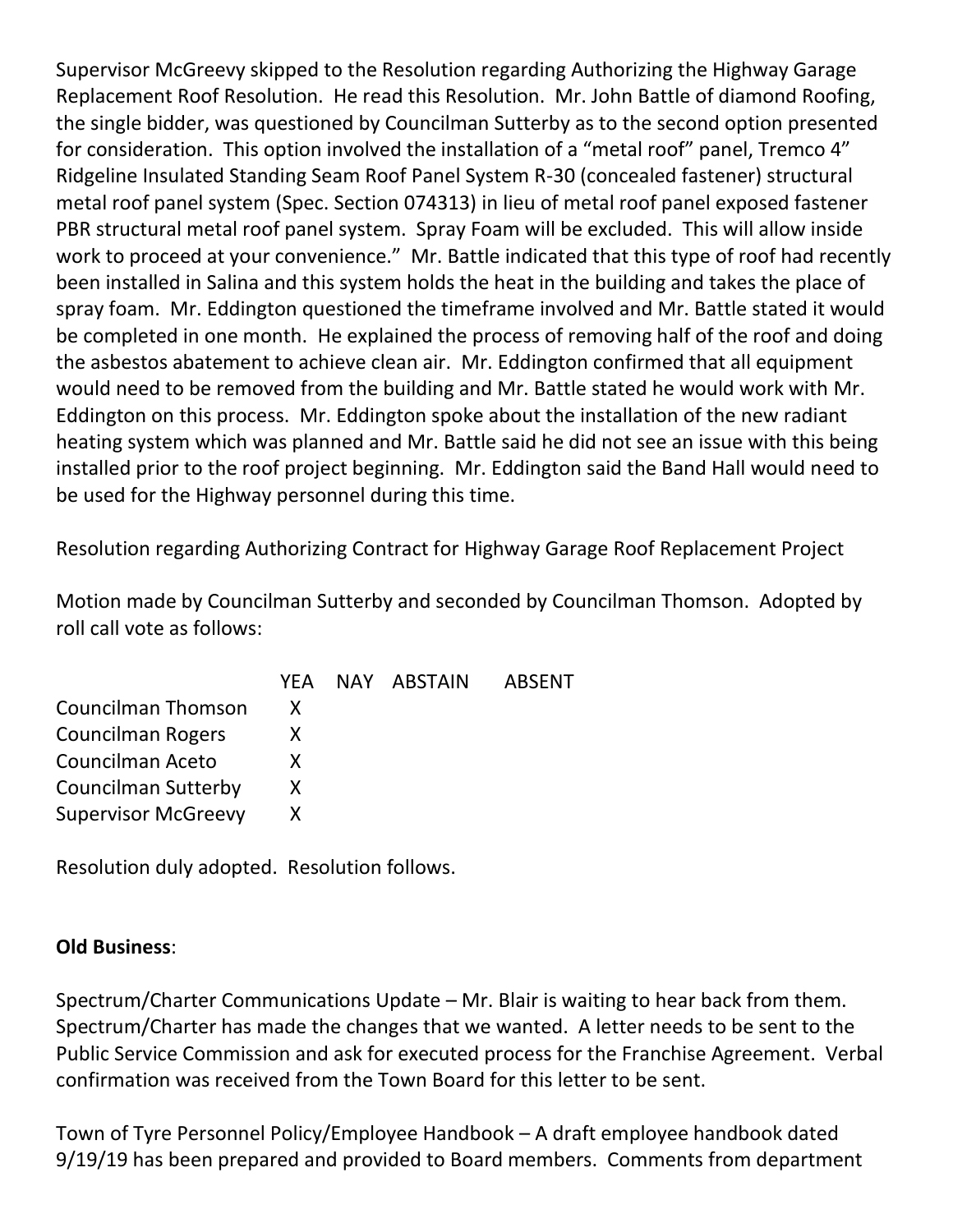heads and staff must be received prior to the October 17, 2019 Town Board meeting, at which time this document will be considered for adoption. Attorney review/comment of this document must also be completed prior to October 17, 2019. Mr. Aceto will make corrections and send to Supervisor McGreevy so that he can send out to all department heads and staff.

## **New Business**:

Resolution regarding Approving Purchase of a Tilt Bed Trailer for the Tyre Highway Department

Motion made by Councilman Aceto and seconded by Councilman Rogers. Adopted by roll call vote as follows:

|                            |    | YEA NAY ABSTAIN | <b>ABSENT</b> |
|----------------------------|----|-----------------|---------------|
| Councilman Thomson         |    |                 |               |
| <b>Councilman Rogers</b>   |    |                 |               |
| Councilman Aceto           | X. |                 |               |
| <b>Councilman Sutterby</b> |    |                 |               |
| <b>Supervisor McGreevy</b> |    |                 |               |

Resolution duly adopted. Resolution follows.

Resolution regarding Declaring Building Equipment as Surplus

Motion made by Councilman Thomson and seconded by Councilman Sutterby. Adopted by roll call vote as follows:

|                            | YFA. | NAY ABSTAIN | <b>ABSENT</b> |
|----------------------------|------|-------------|---------------|
| Councilman Thomson         | X    |             |               |
| Councilman Rogers          | X    |             |               |
| Councilman Aceto           | X.   |             |               |
| <b>Councilman Sutterby</b> | X    |             |               |
| <b>Supervisor McGreevy</b> | X    |             |               |
|                            |      |             |               |

Resolution duly adopted. Resolution follows.

Resolution regarding Increasing Appropriation for Account DA5110.4 Maintenance of Roads – **Contractual** 

Motion made by Councilman Aceto and seconded by Councilman Thomson. Adopted by roll call vote as follows: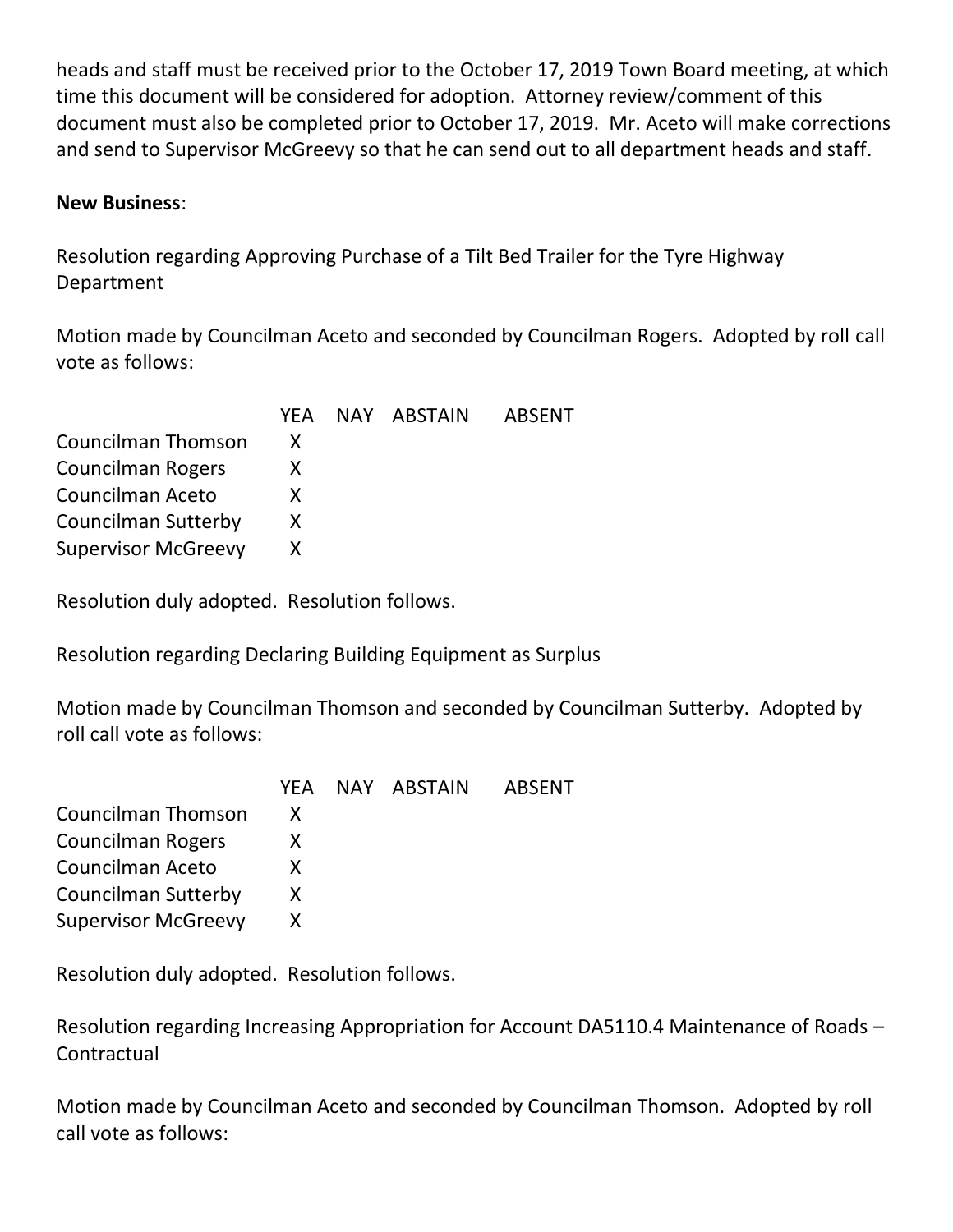|                            |    | YEA NAY ABSTAIN | ABSENT |
|----------------------------|----|-----------------|--------|
| <b>Supervisor McGreevy</b> | X  |                 |        |
| <b>Councilman Sutterby</b> | X. |                 |        |
| <b>Councilman Rogers</b>   |    |                 |        |
| Councilman Aceto           |    |                 |        |
| Councilman Thomson         |    |                 |        |

Resolution regarding Increasing Appropriation for Account H12-1440.2 Engineer

Motion made by Councilman Sutterby and seconded by Councilman Rogers. Adopted by roll call vote as follows:

|                            |    | YEA NAY ABSTAIN | ABSENT |
|----------------------------|----|-----------------|--------|
| <b>Supervisor McGreevy</b> | X. |                 |        |
| Councilman Sutterby        |    |                 |        |
| <b>Councilman Rogers</b>   | X. |                 |        |
| Councilman Aceto           | X. |                 |        |
| Councilman Thomson         |    |                 |        |
|                            |    |                 |        |

Resolution duly adopted. Resolution follows.

Resolution regarding Increasing Appropriation for Account A1480.4 Web Site Contractual

Motion made by Councilman Aceto and seconded by Councilman Sutterby. Adopted by roll call vote as follows:

|   |  | ABSENT          |
|---|--|-----------------|
|   |  |                 |
|   |  |                 |
| X |  |                 |
| x |  |                 |
|   |  |                 |
|   |  | YEA NAY ABSTAIN |

Resolution duly adopted. Resolution follows.

Resolution regarding Amending Agreement for Expenditure of Highway Moneys

Motion made by Councilman Thomson and seconded by Councilman Sutterby. Adopted by roll call vote as follows: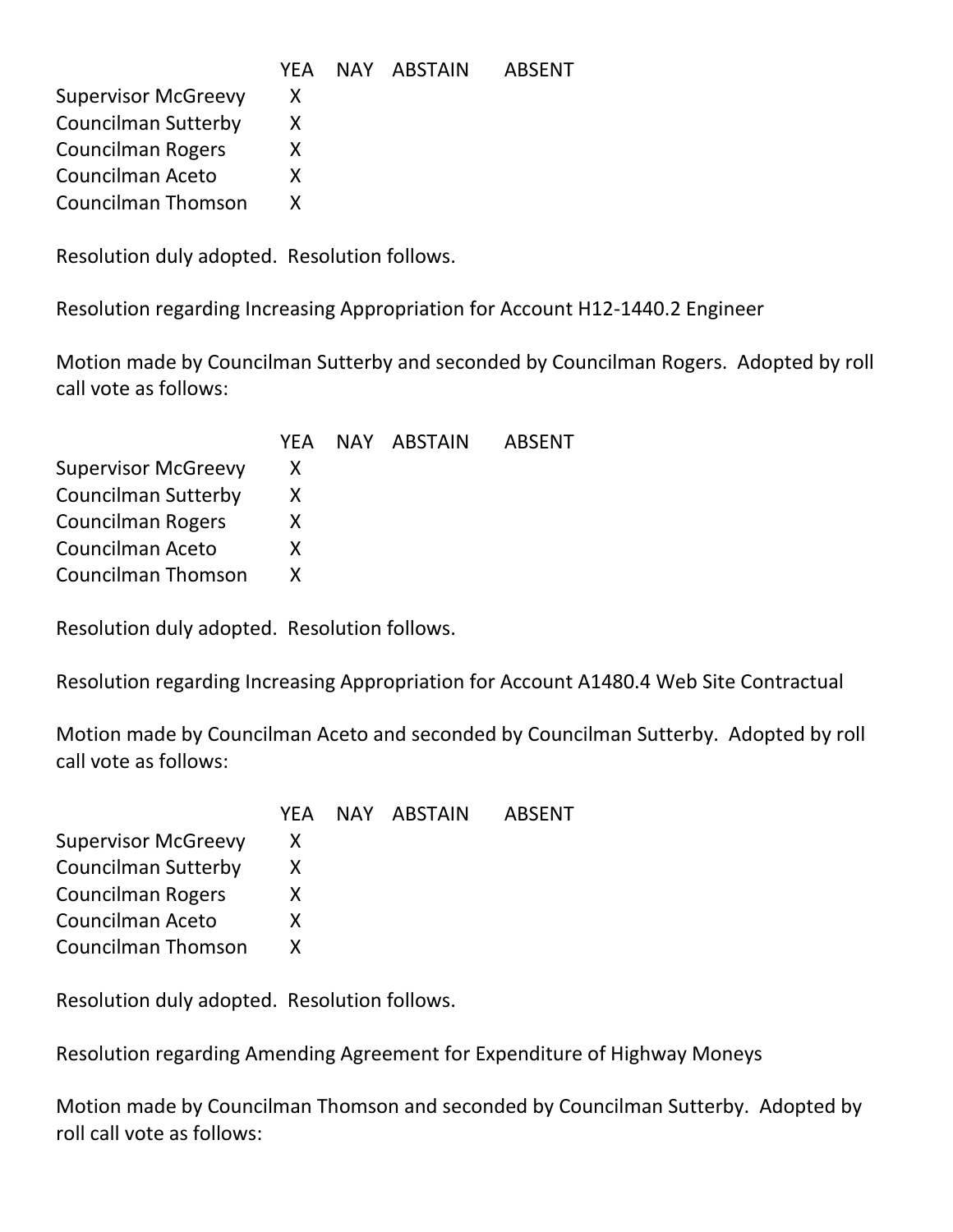|                            |  | YEA NAY ABSTAIN | ABSENT |
|----------------------------|--|-----------------|--------|
| <b>Supervisor McGreevy</b> |  |                 |        |
| <b>Councilman Sutterby</b> |  |                 |        |
| <b>Councilman Rogers</b>   |  |                 |        |
| Councilman Aceto           |  |                 |        |
| Councilman Thomson         |  |                 |        |

Resolution regarding Authorizing the Hiring of a Secretary to the Supervisor

Motion made by Councilman Aceto and seconded by Councilman Rogers. Adopted by roll call vote as follows:

|                            |    | YEA NAY ABSTAIN | ABSENT |
|----------------------------|----|-----------------|--------|
| Councilman Thomson         | X  |                 |        |
| <b>Councilman Rogers</b>   | X. |                 |        |
| Councilman Aceto           | X  |                 |        |
| Councilman Sutterby        | X. |                 |        |
| <b>Supervisor McGreevy</b> |    |                 |        |
|                            |    |                 |        |

Resolution duly adopted. Resolution follows.

## **TOWN OF TYRE 2020 BUDGET RESOLUTIONS**

Resolution regarding to Accept 2020 Town of Tyre Tentative Budget as Presented

Motion made by Councilman Aceto and seconded by Councilman Rogers. Adopted by roll call vote as follows:

|    |  | <b>ABSENT</b>   |
|----|--|-----------------|
| X  |  |                 |
| X. |  |                 |
| X  |  |                 |
| X. |  |                 |
| X  |  |                 |
|    |  | YEA NAY ABSTAIN |

Resolution duly adopted. Resolution follows.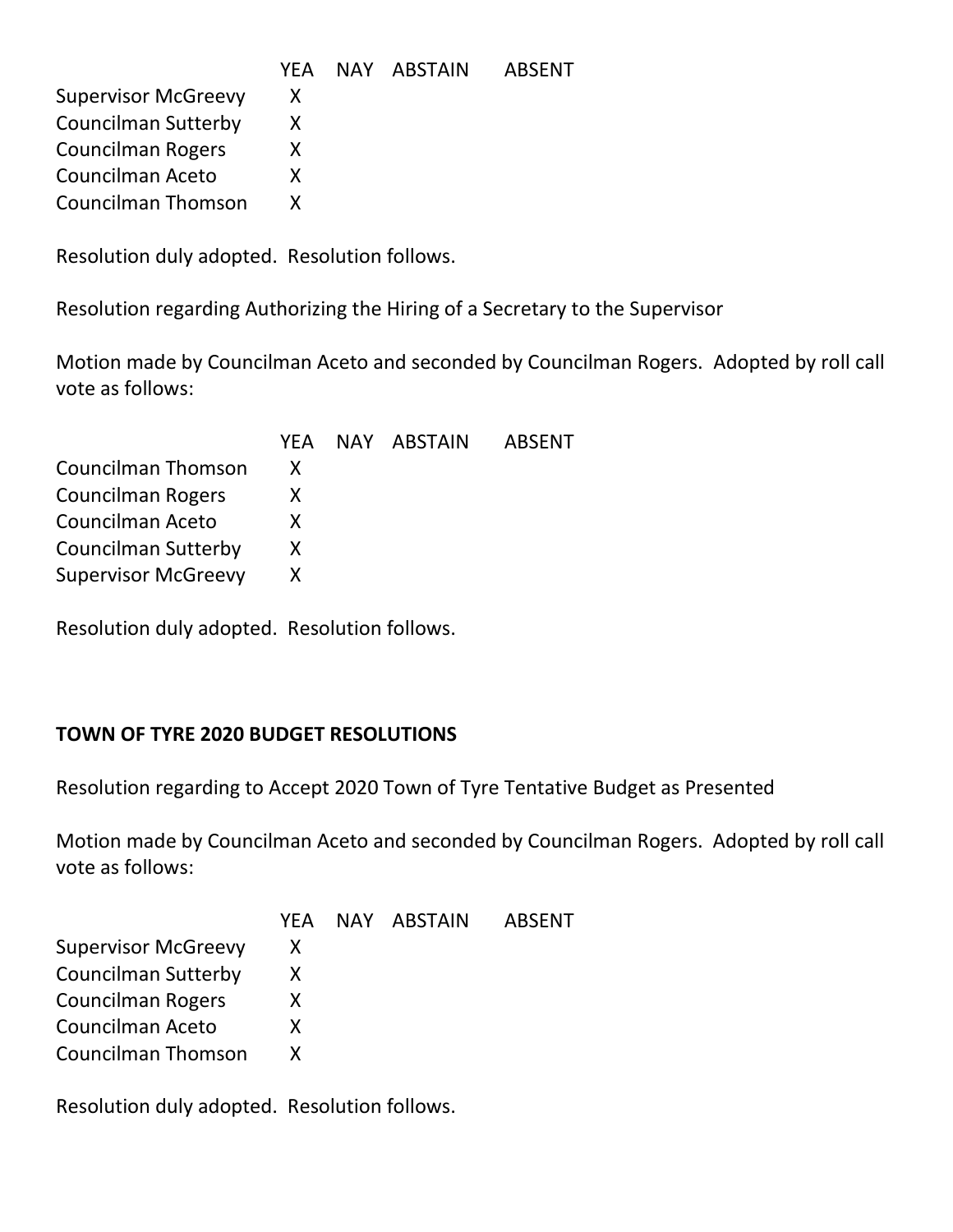Resolution regarding to Accept 2020 Town of Tyre Water District No. 1 Tentative Budget as presented

Motion made by Councilman Rogers and seconded by Councilman Aceto. Adopted by roll call vote as follows:

|    |  | <b>ABSENT</b>   |
|----|--|-----------------|
| X. |  |                 |
|    |  |                 |
| X. |  |                 |
| X. |  |                 |
|    |  |                 |
|    |  | YEA NAY ABSTAIN |

Resolution duly adopted. Resolution follows.

Resolution regarding to Accept 2020 Town of Tyre Water District No. 2 Tentative Budget as Presented

Motion made by Councilman Thomson and seconded by Councilman Sutterby. Adopted by roll call vote as follows:

|                            | YFA | NAY ABSTAIN | ABSENT |
|----------------------------|-----|-------------|--------|
| <b>Supervisor McGreevy</b> | X   |             |        |
| <b>Councilman Sutterby</b> |     |             |        |
| <b>Councilman Rogers</b>   |     |             |        |
| Councilman Aceto           | x   |             |        |
| <b>Councilman Thomson</b>  |     |             |        |

Resolution duly adopted. Resolution follows.

Resolution regarding to Accept 2020 Town of Tyre Fire Protection District Tentative Budget as Presented

Motion made by Councilman Sutterby and seconded by Councilman Thomson. Adopted by roll call vote as follows:

|                            | YFA. | NAY ABSTAIN | <b>ABSENT</b> |
|----------------------------|------|-------------|---------------|
| <b>Supervisor McGreevy</b> | X    |             |               |
| <b>Councilman Sutterby</b> | X    |             |               |
| <b>Councilman Rogers</b>   | X    |             |               |
| Councilman Aceto           | X    |             |               |
| Councilman Thomson         |      |             |               |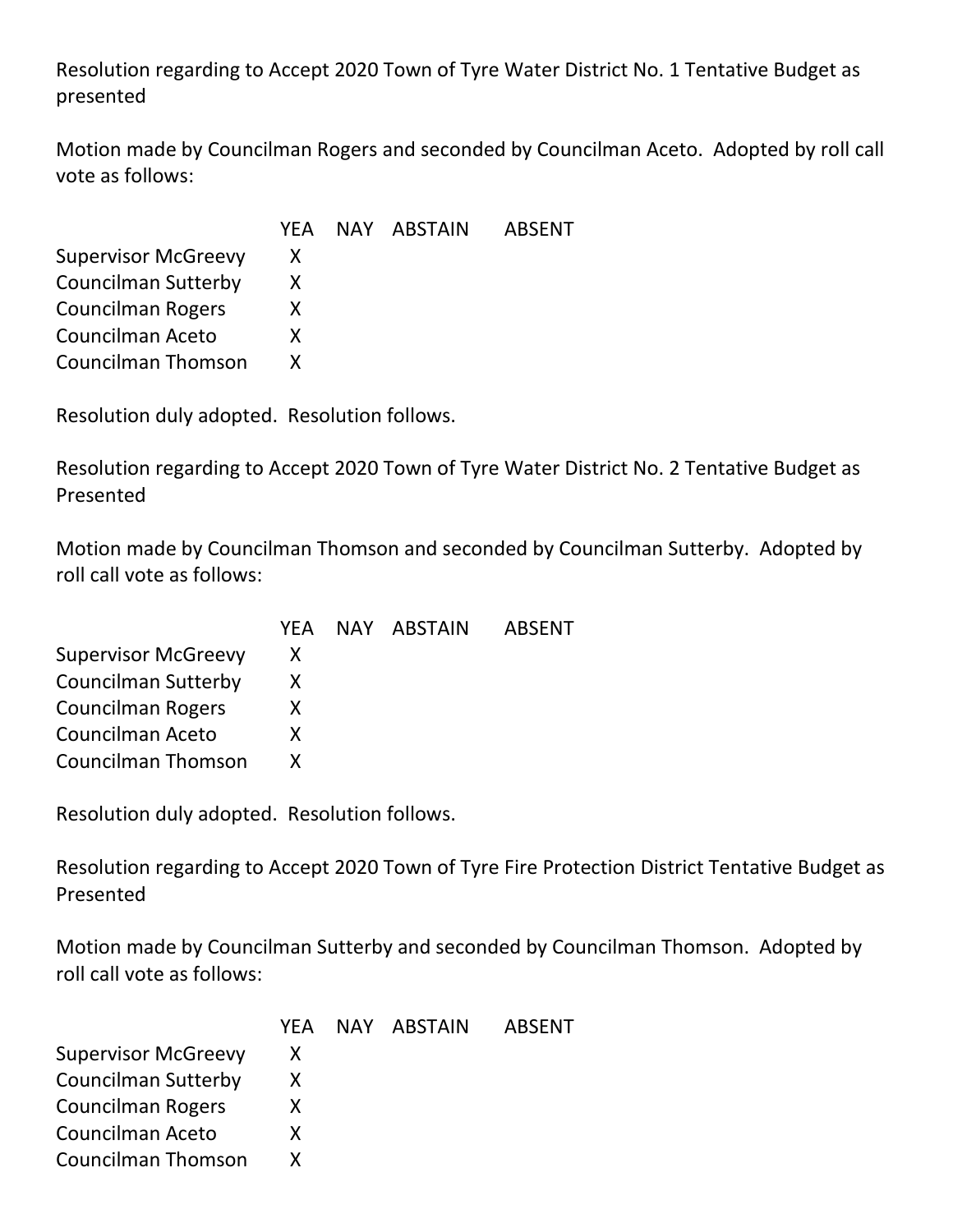Resolution regarding to Adopt the 2020 Town of Tyre Tentative Budget as the 2020 Town of Tyre Preliminary Budget

Motion made by Councilman Aceto and seconded by Councilman Rogers. Adopted by roll call vote as follows:

|                            | YFA. | NAY ABSTAIN | ABSENT |
|----------------------------|------|-------------|--------|
| <b>Supervisor McGreevy</b> | X    |             |        |
| <b>Councilman Sutterby</b> | X    |             |        |
| <b>Councilman Rogers</b>   | X    |             |        |
| Councilman Aceto           | x    |             |        |
| <b>Councilman Thomson</b>  |      |             |        |

Resolution duly adopted. Resolution follows.

Resolution regarding to Adopt the 2020 Town of Tyre Water District No. 1 Tentative Budget as the 2020 Town of Tyre Water District No. 1 Preliminary Budget

Motion made by Councilman Rogers and seconded by Councilman Aceto. Adopted by roll call vote as follows:

|                            |    | YEA NAY ABSTAIN | ABSENT |
|----------------------------|----|-----------------|--------|
| <b>Supervisor McGreevy</b> | X  |                 |        |
| <b>Councilman Sutterby</b> |    |                 |        |
| <b>Councilman Rogers</b>   | X. |                 |        |
| Councilman Aceto           | x  |                 |        |
| <b>Councilman Thomson</b>  |    |                 |        |

Resolution duly adopted. Resolution follows.

Resolution regarding to Adopt the 2020 Town of Tyre Water District No. 2 Tentative Budget as the 2020 Town of Tyre Water District No. 2 Preliminary Budget

Motion made by Councilman Thomson and seconded by Councilman Aceto. Adopted by roll call vote as follows:

|                            |  | YEA NAY ABSTAIN ABSENT |
|----------------------------|--|------------------------|
| <b>Supervisor McGreevy</b> |  |                        |
| Councilman Sutterby        |  |                        |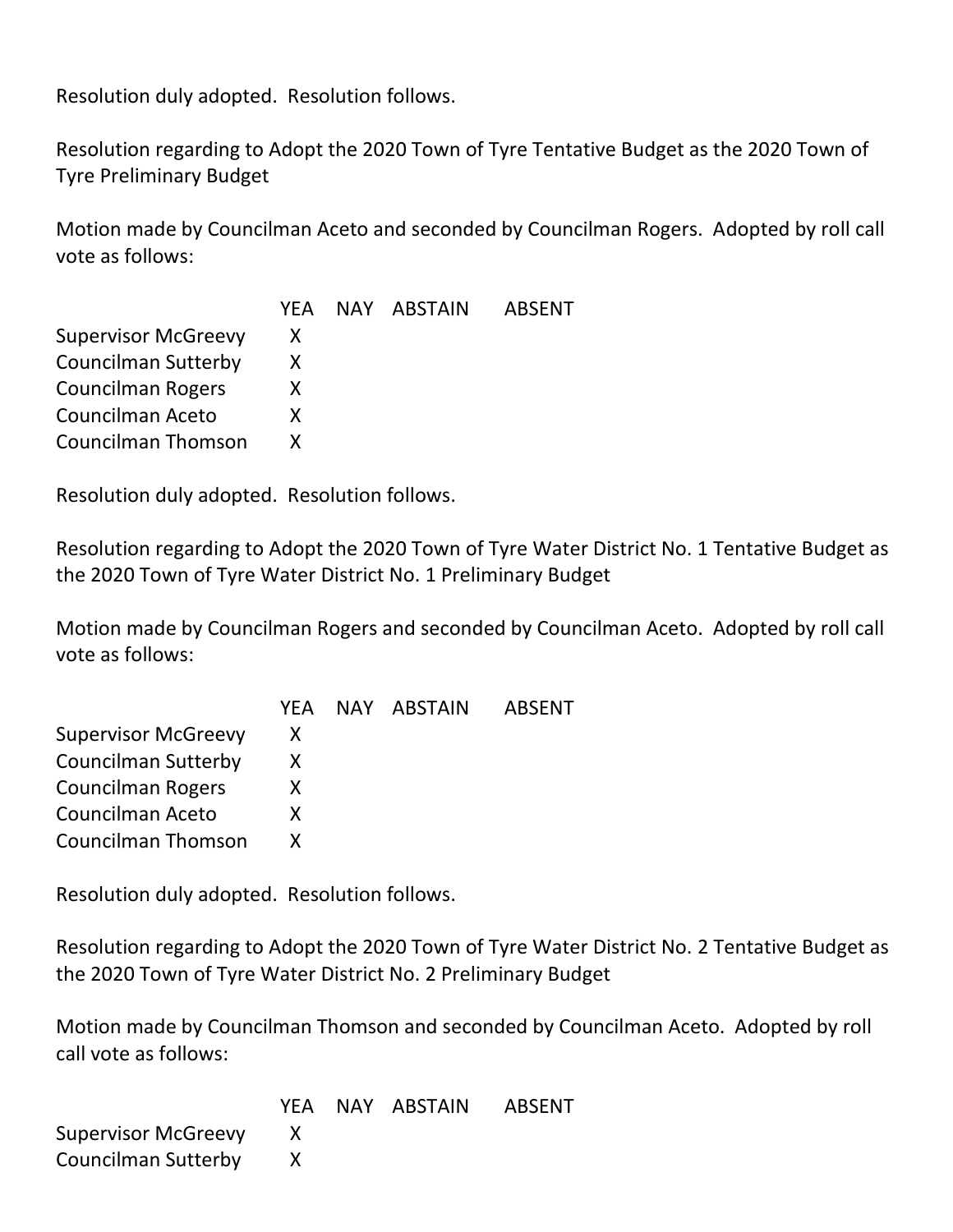| <b>Councilman Rogers</b>  | Χ |
|---------------------------|---|
| Councilman Aceto          | X |
| <b>Councilman Thomson</b> | Χ |

Resolution regarding to Adopt the 2020 Town of Tyre Fire District Tentative Budget as the 2020 Town of Tyre Fire District Preliminary Budget

Motion made by Councilman Sutterby and seconded by Councilman Rogers. Adopted by roll call vote as follows:

| YFA. |  | ABSENT      |
|------|--|-------------|
| X    |  |             |
|      |  |             |
| X.   |  |             |
| X.   |  |             |
|      |  |             |
|      |  | NAY ABSTAIN |

Resolution duly adopted. Resolution follows.

Resolution regarding to Schedule a Special Meeting of the Tyre Town Board for the Purpose of Holding a 2020 Town of Tyre Budget Workshop on Thursday, October 10<sup>th</sup> at 6:30 p.m. at the Tyre Municipal Building

Motion made by Councilman Rogers and seconded by Councilman Sutterby. Adopted by roll call vote as follows:

| YFA. |  | ABSENT      |
|------|--|-------------|
| X.   |  |             |
| х    |  |             |
| x    |  |             |
| X    |  |             |
|      |  |             |
|      |  | NAY ABSTAIN |

Resolution duly adopted. Resolution follows.

Supervisor Correspondence/Report

Reminder of Joint Meeting of the Tyre Planning Board and the Tyre Town Board to Review a Proposed Development Project in the Town of Tyre. This meeting is scheduled for Tuesday, 9/24/19 at 6:30 p.m. at the Tyre Municipal Building.